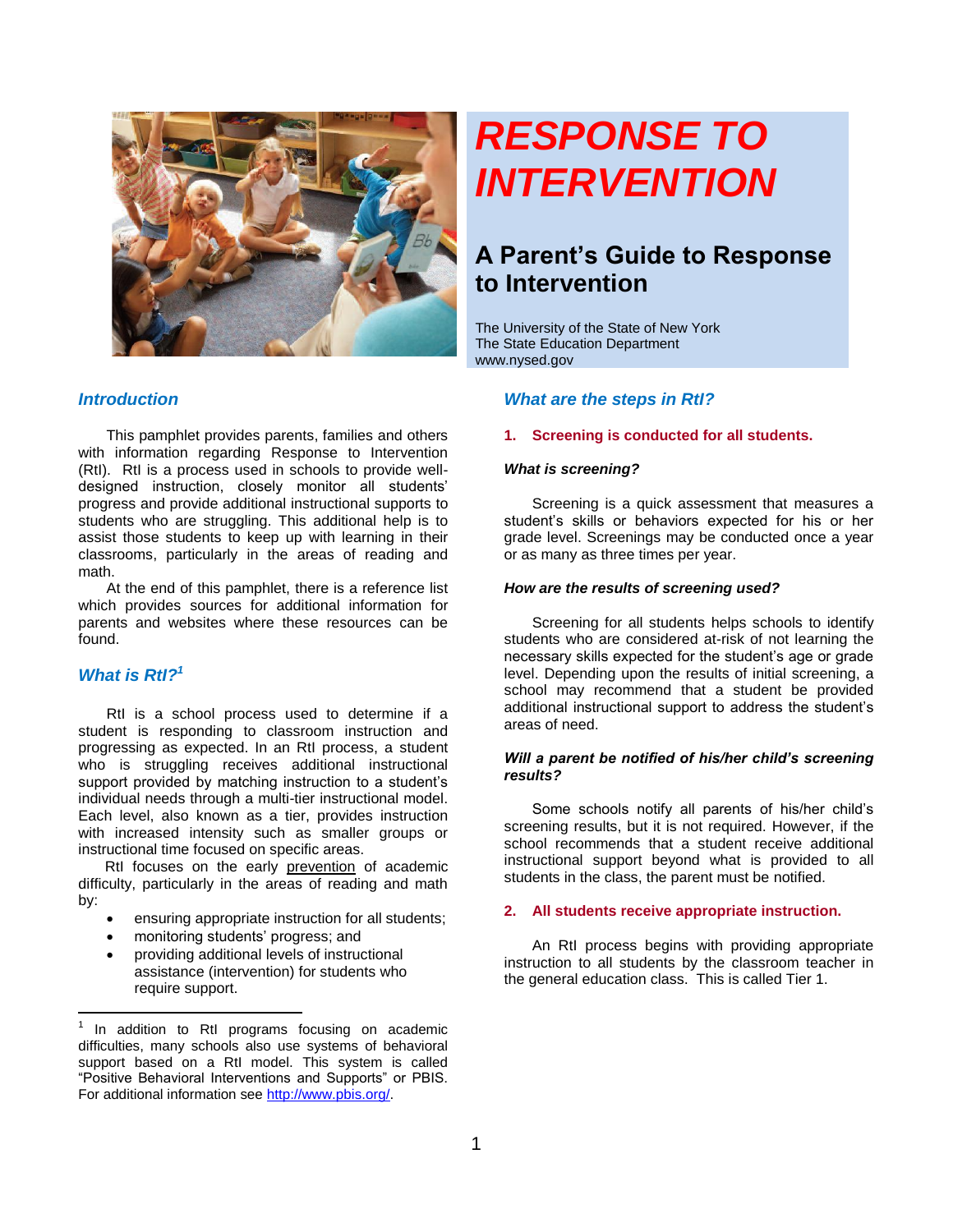#### *What is appropriate instruction?*

Appropriate instruction means that the methods and materials a teacher uses are based on research showing that most students will be successful if taught in this manner. Since students learn in different ways, it is important for a teacher to use a variety of effective methods and materials to meet the needs of all students in his/her class.

#### *What is considered appropriate reading instruction?*

Reading instruction should include instruction in the essential elements of reading:

- phonemic awareness: the ability to distinguish the individual sounds of language;
- phonics: the ability to understand letter-sound connections;
- vocabulary development: understanding words to communicate effectively, both orally and in print;
- reading fluency: the ability to read orally with speed, accuracy and vocal expression; and
- reading comprehension: the ability to understand the written words.



#### **3. Additional instructional support is provided for students, based upon screening and ongoing measurement of progress.**

## *How will additional instructional support be provided?*

Students identified through screening as needing additional instructional support, receive assistance designed to meet their needs. This assistance is called targeted intervention. Targeted intervention includes the teaching method or strategy the teacher will use, how often the intervention will be provided and for how long the intervention will be provided.



Within the RtI model, targeted intervention is provided with increasingly intense levels or tiers of support. Increased intensity can mean more time, smaller groups and/or more instruction focused on the specific areas in which the student is having difficulty. Most RtI models provide three tiers of support.

#### *What is Tier 2 Intervention?*

Tier 2 intervention is in addition to the student's regular classroom instruction and may be provided within the classroom or in a separate room. Tier 2 intervention usually means that a student is:

- taught in a small group;
- receiving additional instruction time; and/or
- taught using various instructional methods such as more opportunities for practice and more intensive instruction on difficult concepts.

For example, a student having difficulty reading may receive instruction in a small group (3-5 students) for 30 minutes per day with a reading teacher. This Tier 2 intervention may be provided by a reading or math specialist. During this time, a student's progress will be measured regularly (monitored) to see if the intervention is meeting his/her needs.

#### *What is Tier 3 intervention?*

For students who are still not progressing with Tier 2 intervention, Tier 3 intervention may be provided. Instruction at this level may be more frequent, smaller group and/or for a longer period of time than that provided in Tiers 1 or 2. Tier 3 may utilize materials or programs which focus specifically on skills with which the student may be having difficulty.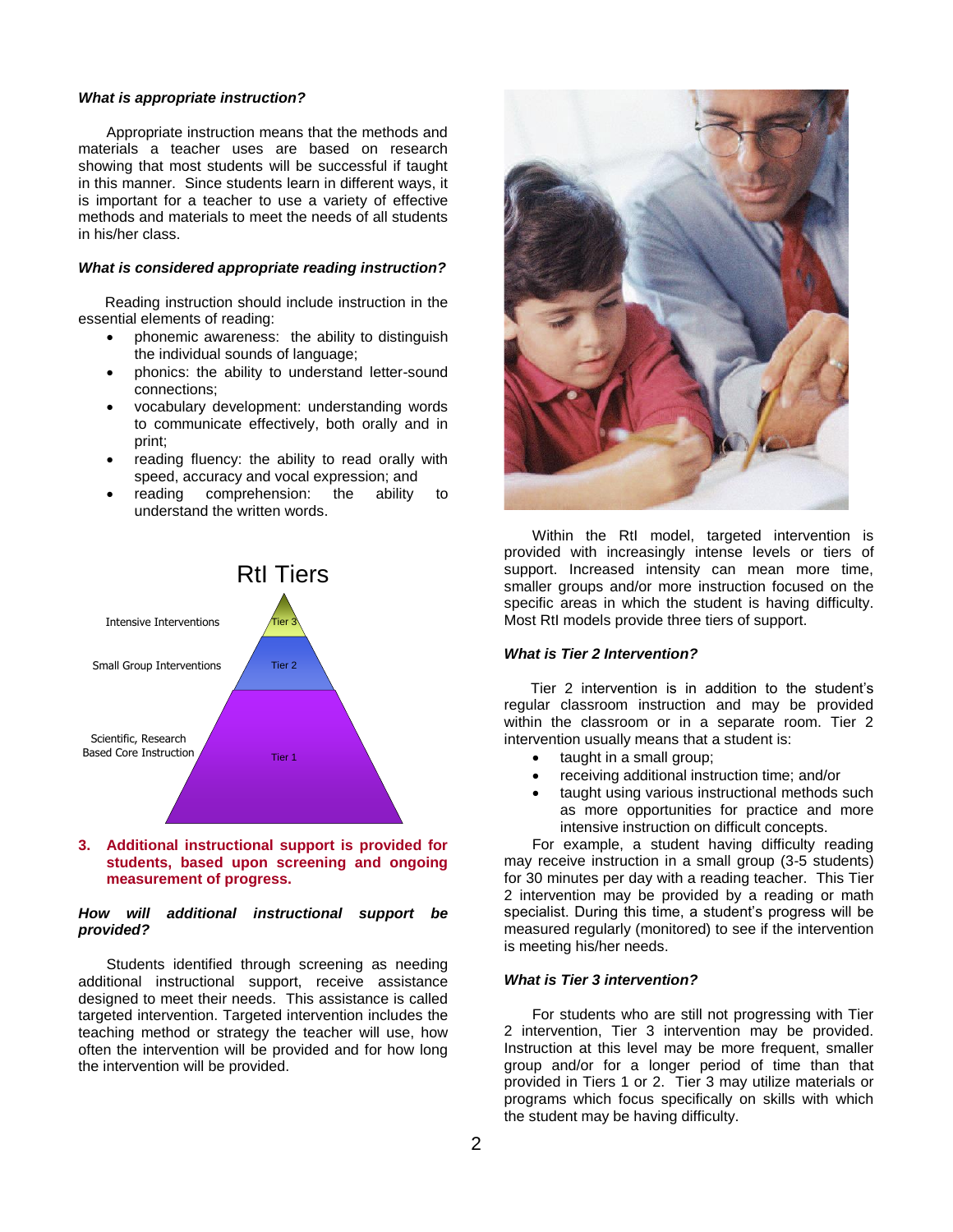#### **4. Who determines the level of support (Tiers 1, 2, 3) for each student?**

If a student is identified as needing instructional support, a team may meet to review information from the student's classroom work, screenings, and State and district-wide assessments. This team typically includes the student's classroom teacher(s), the parent(s) and other staff such as a reading teacher and school psychologist. The team will recommend what type of instructional support the student needs and how often and for how long the instructional support will be provided. The team will also decide on how often the student's progress will be monitored to determine if he/she is responding to the instructional support.

#### **5. What is progress monitoring?**

Progress monitoring involves a frequent assessment of a student's performance in specific skill areas. Progress monitoring is used to determine whether the specific instructional support is working and to provide information to the student's teacher on how to adjust instruction to meet the student's needs.



*How often does progress monitoring occur?*

How often a student's progress should be monitored will vary by school, the level of intervention and by the individual student's needs. In many cases, schools will monitor individual student progress once every other week or as frequently as every week. Many schools that use an RtI process will chart the student's progress on a graph to see if progress is being made. This will help identify where there is a gap between how the student is performing and what is expected of other students of the same age or grade.

Progress monitoring also helps school staff know if the instructional support that is being provided needs to be changed.

#### **6. What information will parents receive in the RtI process?**

Parents should receive screening results from the school, as well as regular updates on his/her child's progress in the classroom. However, schools must make progress monitoring information available to parents of students receiving Tier 2 or 3 levels of intervention.

Parents of students requiring Tier 2 or 3 support must be provided with information describing the:

- amount and type of student performance data that will be collected and the general education services that will be provided;
- strategies for increasing the student's rate of learning; and
- parents' right to request an evaluation for special education programs and/or services.

Each parent of a student participating in an RtI process is encouraged to meet regularly with teachers and school staff who are providing instructional support to the student in order to review the student's progress.

Teachers may ask a parent to help support the student's progress in a number of ways. They may ask that the parent read to his/her child, have him or her read to you and/or engage in other activities that promote positive growth in skills.

#### *What if a student is not making progress even when provided with the most intense interventions at Tier 3?*

There is a small percentage of students who do not make the expected progress and who may require further evaluation to determine other reasons for the lack of progress. Whenever there is concern that the student might have a disability affecting his/her ability to progress, the school will seek the parent's consent to conduct an individual evaluation to determine if the student needs special education services. The information gathered through the RtI process will be considered as part of this evaluation.

If, at any time, a parent thinks that his/her child may have a disability, the parent should make a written request to the school to have the student evaluated for special education services. This written request could be given to the student's teacher, the school's special education office or the building principal,